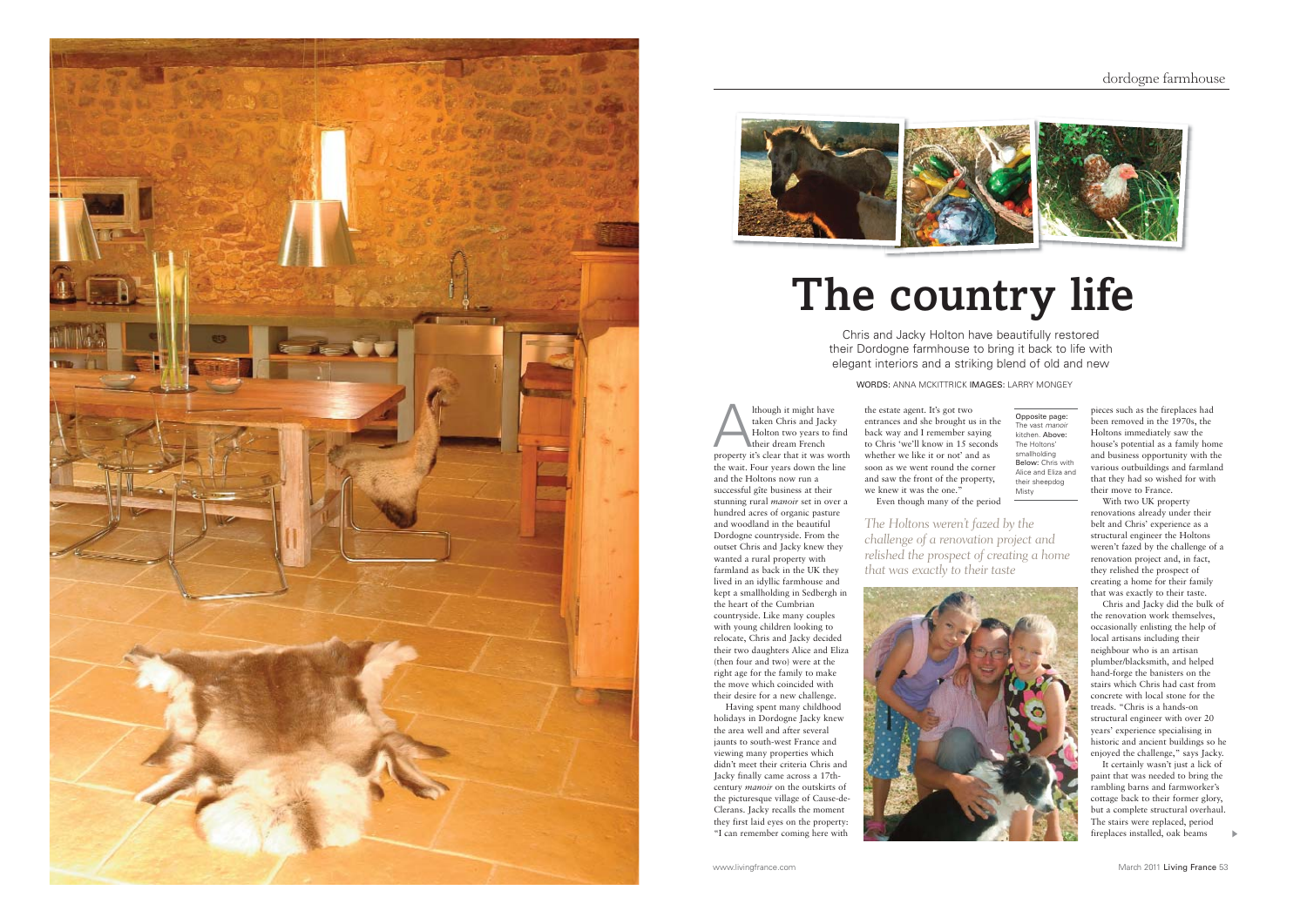

hoisted in and walls knocked down and rebuilt. Jacky says they were delighted to encounter some of the original architecture during the renovation process. "The kitchen, once part of the hunting tower but left as a dank and dark ruin had been used for the storage of preserves and hams, and housed the only very dilapidated toilet in the whole house," she explains. On removing the old plaster we discovered a medieval arrow slot window so the French windows which were due to go there were repositioned onto an adjacent wall with approval from the mayor."

All in all it took about two years for the Holtons to renovate the gîte and *manoir* and it was certainly a labour of love. Chris and Jacky say you have to be

*"Combining the old with the new and trying to seamlessly put them together is what I enjoy doing. I love using all the natural materials from leather to linen"*

> Clockwise from left: Chris and Jacky fell for the impressive entrance to the *manoir*; cool down in the solar-heated pool

flexible and be prepared to have dust all around you when you take on a project of this level but it's worth it in the end because you have a property that is entirely yours and no one else's.

While Chris focused on the structural side of the renovation project it was Jacky who designed the interiors, with the restoration process allowing her time to reflect



on the look she wanted to create and get to know the properties, such as where the sun comes in and which rooms are light and dark in order to achieve the best layout. "It certainly does help living in a place because your ideas change over a period of time but I think my main aim was to have somewhere that was elegant, calm and French" says Jacky, who describes the overall style as French with an English twist. She also wanted to incorporate the original features of the property when creating the look but equally wanted to have a family home

with modern conveniences. "Combining the contemporary with the traditional, the old with the new and trying to seamlessly put all that together is what I enjoy doing. I love using natural materials, from leather to linen. and we've got beautiful wooden floors, stonework and tiles." The colour palette throughout the *manoir* and the gîte evokes a calm mood with muted hues of grey. cream and pale green offering the perfect partnership to the honeycoloured natural stone. Chris and Jacky are fans of salvage yards and *brocantes,* and





have collected an eclectic mix of vintage and antique furniture and decorative pieces both in France and the UK. "We love giving things a new lease of life," Jacky enthuses. "Handmade tactile pieces of furniture with a history enhance our enjoyment of using them." Take their kitchen table. They had to alter one of the barns and remove some of the first floor joists in order to fit in their 30 year-old tractor, which they brought over to France with them, and the spare joists became the beautiful centrepiece to their kitchen courtesy of a creative friend. The spacious kitchen has a cosy

feel to it and rather than just being somewhere to cook, it lends itself as a space to relax and spend time

with the family. As with the rest of the house Jacky brought together modern elements and traditional <sup>p</sup>ieces in the kitchen: "The contemporary concrete worktops made by Chris, stainless steel appliances and Philippe Starck  $\prod_{r=1}^{n}$  lighting sitting in perfect harmony with an old butcher block, pine cupboards and chairs covered with Herdwick sheepskins in the winter – these connect us to our life and family in Cumbria." The Holtons' aim from the Clockwise from top: A mix of linen, wood and stone creates a welcoming feel to the living room; Jacky loves country life; hens roam freely on the organic farm

beginning was to be as eco-friendly as possible, which is something they have worked hard to achieve. Back in Cumbria their smallholding was run organically, so when they moved to France it was natural that the farm they

took on would also have as little impact on the environment as possible, both on the land and in running the house and business. The gîte and house are heated by woodburner boilers using wood coppiced from their own forests on the estate, the pool is heated with solar panels and underground water storage tanks supply water to the organic vegetable garden bursting with fresh produce including potatoes, lettuce, carrots, leeks and aubergines.

Le Rigal is a working farm with beef cattle reared on the organic pastures which are cut for hay during May and June. The Holtons also keep and rear rare breed pigs, which they use to make their own sausages and hams with the help of their French neighbours, plus a menagerie of other animals including a flock of hens, cats, rabbits, ponies and their beloved sheepdog Misty.

The gîte, which is the former farm manager's stone cottage, sleeps six to eight and can be rented out throughout the year while the *manoir*, the Holtons' family home, is only open to guests from May to October. Renting out the *manoir* wasn't part of their initial plans but a couple of summers ago when an American